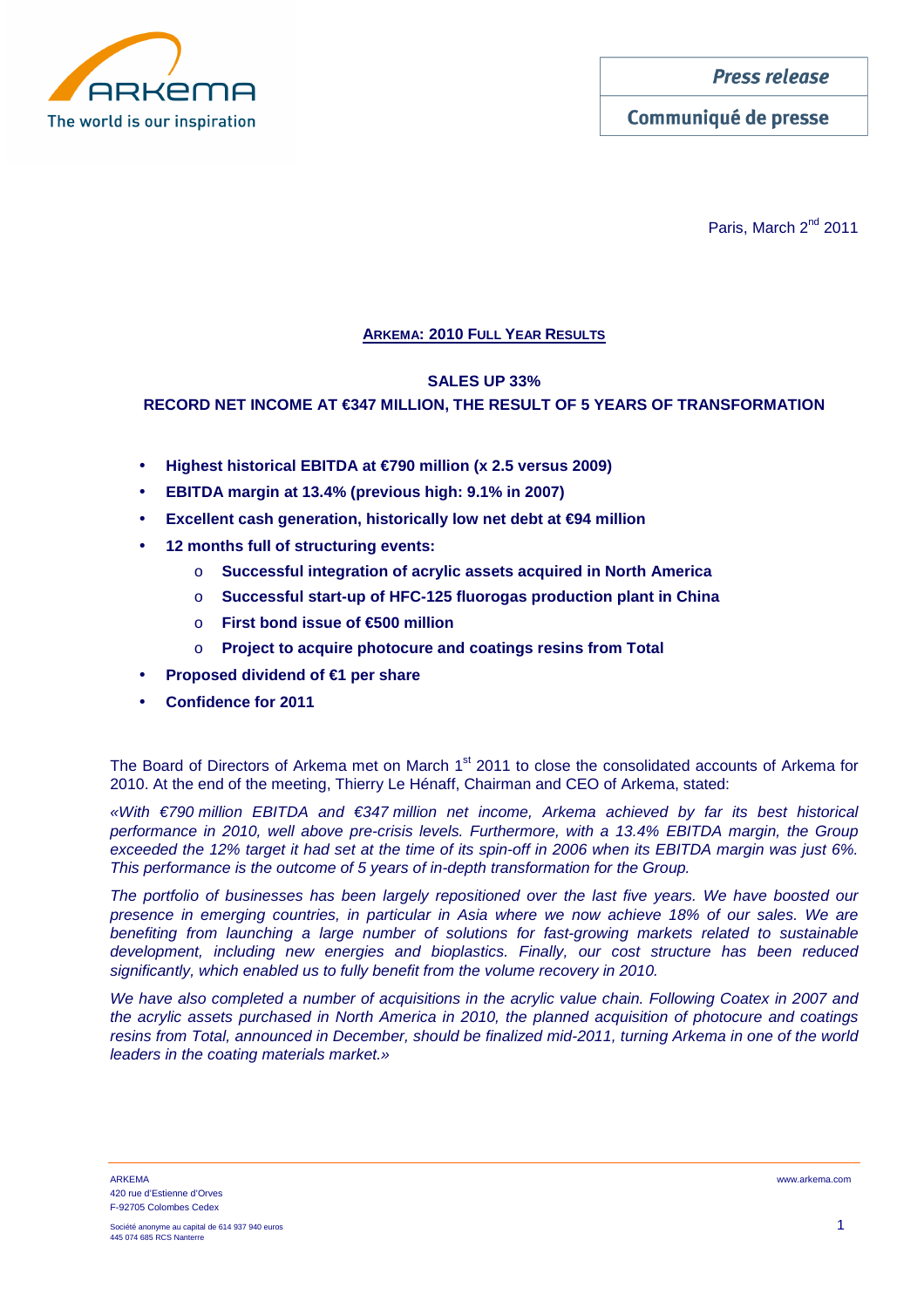

# Communiqué de presse

# **ACTIVITY IN 2010**

| (In millions of euros)              | 2009      | 2010      | <b>Variation</b> |  |
|-------------------------------------|-----------|-----------|------------------|--|
| <b>Sales</b>                        | 4,444     | 5,905     | $+32.9%$         |  |
| <b>EBITDA</b>                       | 310       | 790       | x <sub>2.5</sub> |  |
| 7.0%<br><b>EBITDA margin</b>        |           | 13.4%     |                  |  |
| <b>Vinyl Products</b>               | $(3.1)\%$ | $(1.3)\%$ |                  |  |
| <b>Industrial Chemicals</b>         | 14.5%     | 18.3%     |                  |  |
| <b>Performance Products</b>         | 7.7%      | 15.4%     |                  |  |
| <b>Recurring operating income</b>   | 40        | 503       | $x$ 12.6         |  |
| Non-recurring items                 | (109)     | (17)      |                  |  |
| <b>Adjusted net income</b>          | (49)      | 362       |                  |  |
| Net income – Group share            | (172)     | 347       |                  |  |
| Earnings per share (in $\epsilon$ ) | (2.85)    | 5.69      |                  |  |

33% up over 2009, **sales in 2010** stood at €**5,905** million. Volumes grew by 11% compared to 2009, driven by strong demand in Asia where Arkema now achieves over 18% of its sales (13% in 2005), a gradual recovery in North America, a growing presence in emerging technologies related to sustainable development, and the start-up, in  $2^{nd}$  quarter, of an HFC-125 fluorogas production plant in Changshu (China). Construction markets remained slow in Europe and North America. The acrylics businesses acquired in North America yielded sales of €430 million, accounting for the main part of the 9% effect of changes in the scope of business. Sales prices, representing a positive effect of 9%, totally offset increases in raw material costs, and also reflected a shift in the product mix towards higher added value product lines. Finally, the 4% translation effect primarily reflected the strengthening of the US dollar vs euro.

**EBITDA** reached its highest historical level of €**790** million, far exceeding the previous highest level recorded in 2007 (€518 million). EBITDA was multiplied by 2.5 compared to 2009. This excellent performance was driven by all BUs in the Industrial Chemicals and Performance Products segments. Beyond improving volumes and unit margins in most of our product lines, this reflects the strict control of fixed costs, the restructuring of the MMA/PMMA activity in Europe, and the successful integration of the activities purchased from Dow that have outperformed initial expectations.

Accordingly, **EBITDA margin** rose to 13.4% of sales (from 7.0% in 2009), well above the 12% initial target set at the time of the spin-off.

**Operating income** stood at €486 million after deduction of €287 million **depreciation** and –€17 million **nonrecurring items** that included restructuring charges partly offset by reversal of impairment losses as well as exceptional income related to changes to pension plans in the Netherlands.

**Financial result** stood at –€28 million, unchanged from 2009, despite the rise at year-end of the cost of debt related to the October €500 million bond issue bearing annual interest of 4% a year.

ARKEMA www.arkema.com 420 rue d'Estienne d'Orves F-92705 Colombes Cedex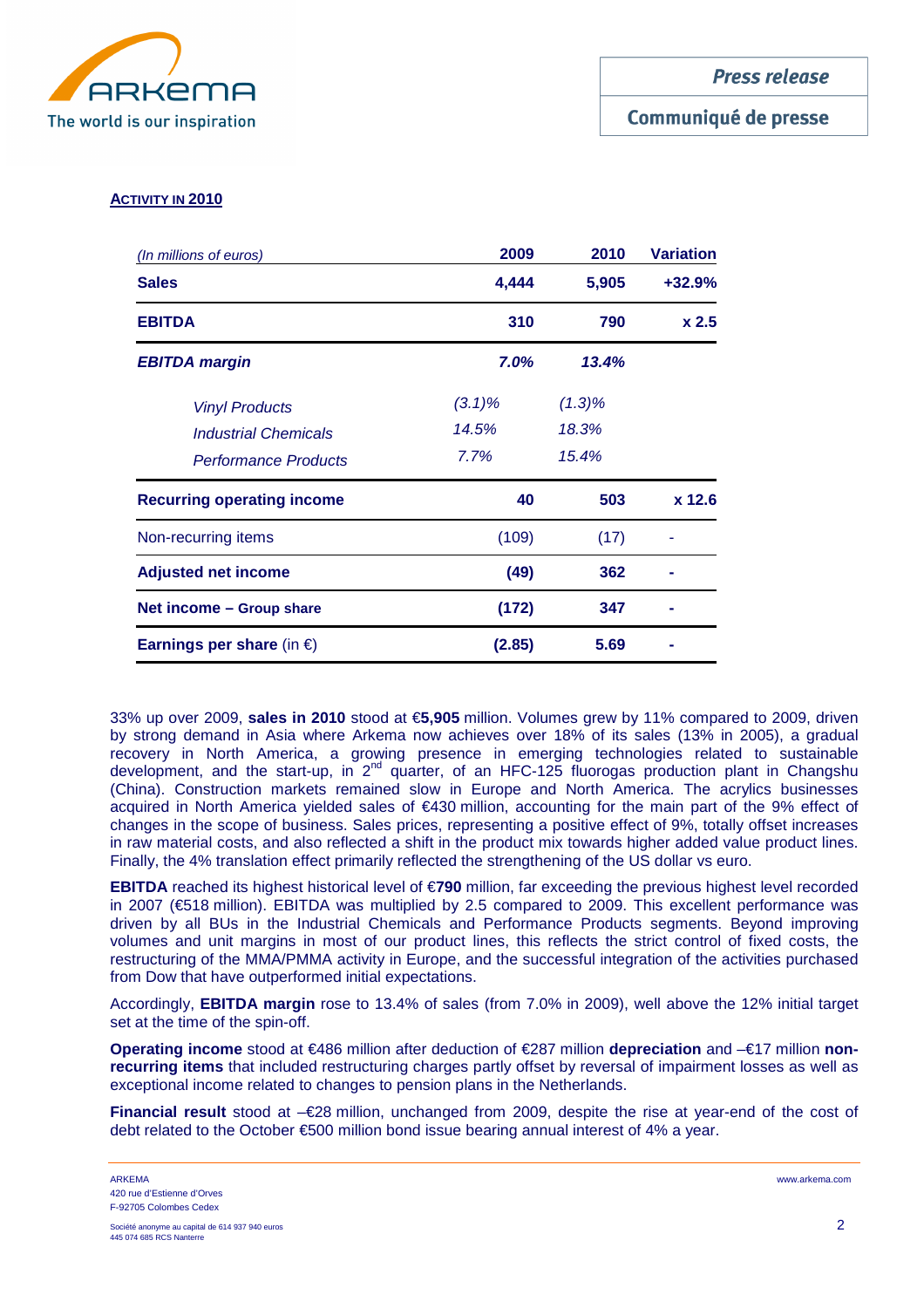

**Income taxes** amounted to €123 million in 2010 against €87 million in 2009. This represents 24% of the recurring operating income. This rate results notably from the use of tax loss carry-forwards and by the recognition of deferred tax assets outside France.

Hence **net income** (Group share) stood at the record level of €347 million, namely 5.9% of sales, while earnings per share reached €5.69 against -€2.85 in 2009.

Considering the significant recovery in income and the excellent cash generation, the Board of Directors has decided to propose to the next Annual General Meeting due on May  $24<sup>th</sup>$  2011 the payment of a dividend of €1 per share versus €0.60 in 2009.

## **2010 SEGMENT PERFORMANCE**

**Industrial Chemicals** (53% of Arkema's sales): **EXCELLENT GROWTH AND PROFITABILITY** 

**Industrial Chemicals** sales reached €3,101 million, 47% up on 2009. The acrylic activities acquired in North America accounted for sales of €430 million. At constant scope of business, sales grew by 28%. Volumes rose by 10% on recovering demand in many end-markets (refrigeration for Fluorochemicals, oil and gas for Thiochemicals, water treatment for Acrylics and Hydrogen Peroxide, automotive for PMMA, etc.). The coatings and paints markets experienced a slower recovery in mature markets. Prices were significantly up, in particular in acrylics and MMA/PMMA, largely offsetting raw material cost increases.

EBITDA grew by 85% over 2009 to €567 million. Beyond the more favorable economic environment and the recovery in unit margins for acrylic monomers, this significant increase reflects the progress achieved by all of the segment's business units. The performance of the acrylic assets acquired in North America at the end of January 2010 was well above initial expectations. The HFC-125 fluorogas production plant in China came on stream successfully in 2<sup>nd</sup> quarter, and is now running at full capacity. The restructuring of the MMA/PMMA activities in Europe end 2009 is also fully bearing fruit. Finally, the strengthening of the US dollar versus euro made a positive contribution to EBITDA.

EBITDA margin reached a very high level of 18.3%, well above the previous high of 14.5% reached in 2009.

#### **Performance Products** (28% of Arkema's sales): **EBITDA MARGIN DOUBLED AT 15.4% SUPPORTED BY NEW PRODUCTS**

**Performance Products** sales amounted to €1,680 million, 27% up on 2009. EBITDA was multiplied by 2.5 to €259 million against €102 million in 2009.

Productivity initiatives in recent years enabled the Group to fully benefit from the recovery in volumes, 19% up on 2009. All of the segment's product lines contributed to this increase. Traditional end-markets (automotive, oil and gas, packaging, cable, plastics, etc.) benefited from a good demand recovery. In Asia, demand was very strong, in particular in Technical Polymers. Emerging technologies markets (photovoltaics, lithium-ion batteries, membranes for water treatment, etc.), experienced fast growth. In these new markets, products developed by Arkema's research and development made a significant contribution.

EBITDA margin stood at 15.4% (against 7.7% in 2009), and reached its highest annual historical level since Arkema's spin-off.

#### **Vinyl Products** (19% of Arkema's sales): **SLIGHT IMPROVEMENTS IN STILL CHALLENGING MARKET CONDITIONS**

**Vinyl Products** sales amounted to €1,106 million against €1,005 million in 2009. In 2 years the share of Vinyl Products was significantly reduced, with the segment now accounting for 19% of the Group's overall sales against 26% in 2008. Volumes grew slightly in a construction market that remains challenging in Europe, and, were affected in  $4<sup>th</sup>$  quarter by strikes related to pensions reforms in France (refineries, Marseille harbor). PVC prices increased on higher ethylene cost, which helped improve unit margins slightly, although these remained low over the year. Caustic soda prices were on average below those of 2009, despite some improvement towards the end of the year.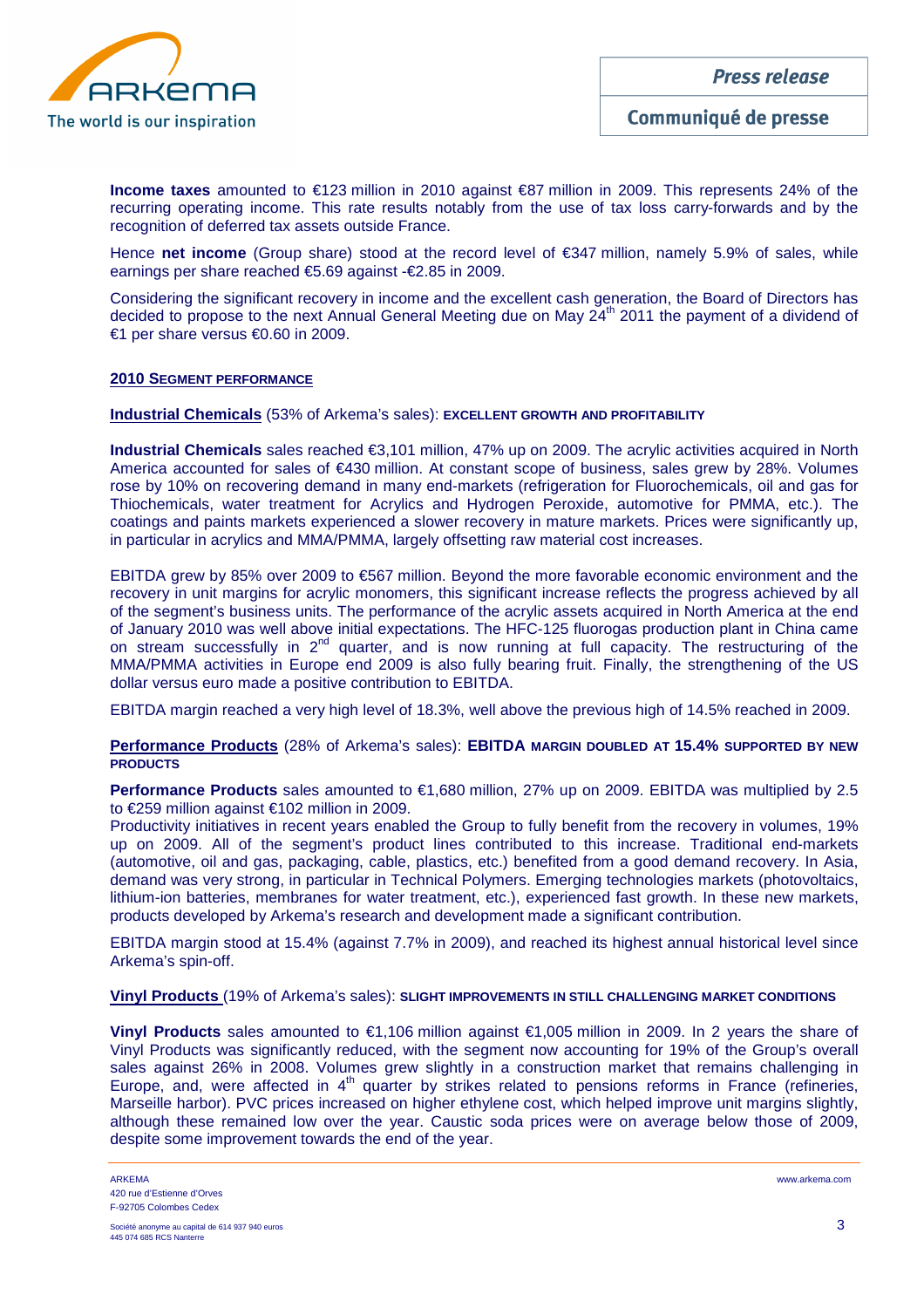

In spite of a negative impact of around –€15 million from strikes related to negotiations on pensions reforms in France, EBITDA limited its losses to –€14 million against –€31 million in 2009. This improvement reflected continuing productivity gains, which remain the priority for this segment, and an improvement in the Vinyl Compounds activity thanks to repositioning on higher added value markets.

The company Qatar Vinyl Company, in which Arkema holds 13%, reported an excellent performance throughout the year thanks to good demand in Asia and represents the essential component of the equity in income of affiliates.

# **CASH FLOW AND NET DEBT AT DECEMBER 31ST 2010**

# **+€276 MILLION FREE CASH FLOW COMBINING HIGH EBITDA AND LOWER WORKING CAPITAL ON SALES RATIO**

In 2010, Arkema reported free cash flow<sup>1</sup> of €276 million, €48 million up on that of 2009.

This significant cash flow generation reflected a strong recovery in operating income as well as the further strict control of **working capital** in a context of significant sales increase. The working capital on sales ratio was further reduced to 13.3% (against 16.2% at 31 December 2009), much below the 16% target set for the year.

Following the 2009 crisis when investments were decreased except for those carried out in Asia, **recurring capital expenditure** rose to €293 million.

After taking account of a -€46 million cash flow related to acquisitions and divestments, **net cash flow** stood at €230 million against €202 million in 2009.

Net debt dropped at December 31<sup>st</sup> 2010 to a very low level of €94 million (against €341 million in 2009), i.e. 4% gearing. This debt does not include the impact of the planned acquisition of coatings and photocure resins activities from Total that should take place on the basis of an enterprise value of €550 million, and should be completed mid-2011.

 $\overline{a}$ 

<sup>1</sup> Cash flow from operating and investment activities excluding the impact of portfolio management.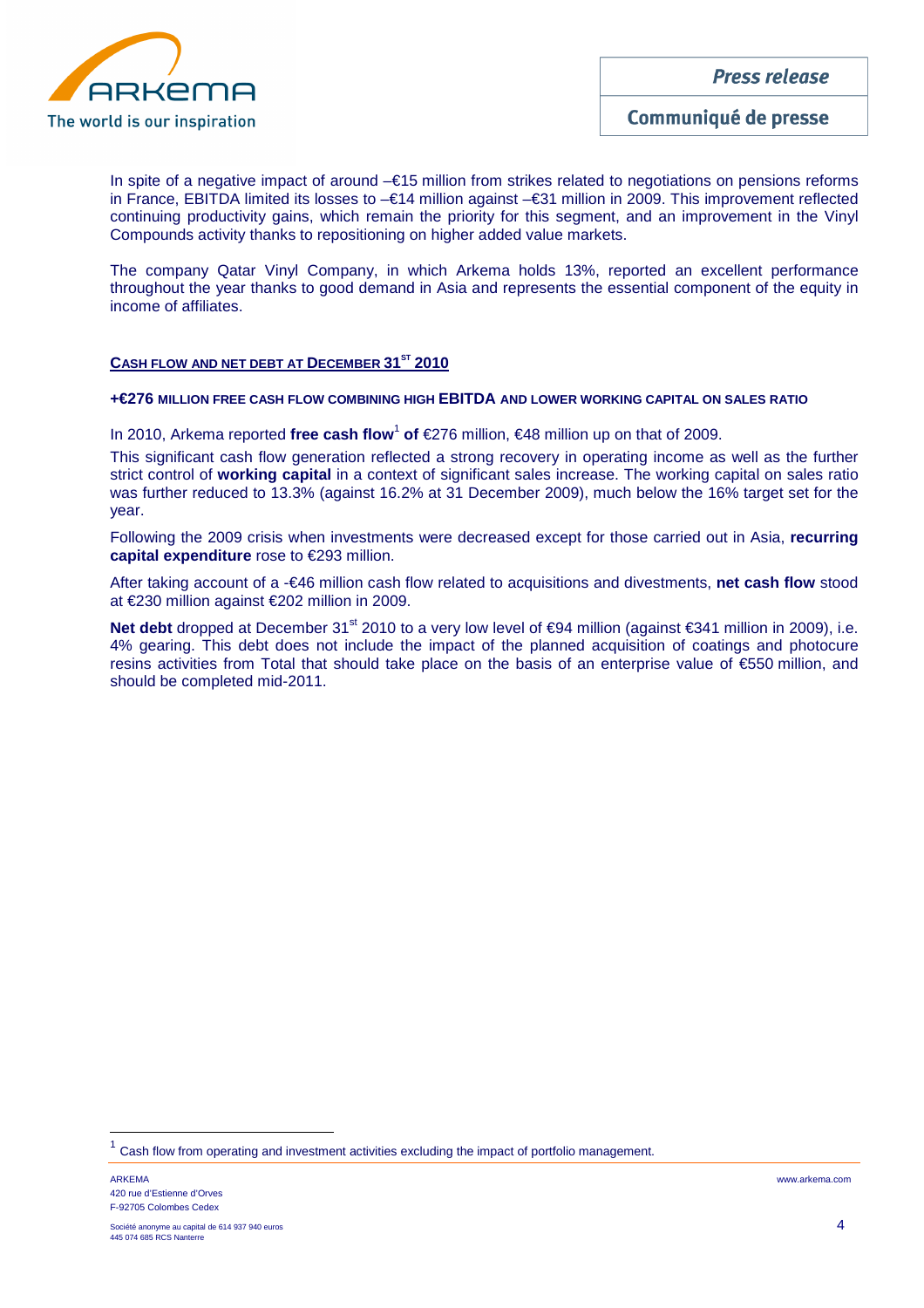

# Communiqué de presse

# **4 TH QUARTER 2010**

| 4Q'09<br>(In millions of euros)   |        | 4Q'10     | <b>Variation</b> |
|-----------------------------------|--------|-----------|------------------|
| <b>Sales</b><br>1,082             |        | 1,433     | $+32.4%$         |
| <b>EBITDA</b>                     | 82     | 166       | x <sub>2.0</sub> |
| <b>EBITDA margin</b>              | 7.6%   | 11.6%     |                  |
| <b>Vinyl Products</b>             | (7.7)% | $(4.0)\%$ |                  |
| <b>Industrial Chemicals</b>       | 14.6%  | 17.3%     |                  |
| <b>Performance Products</b>       | 9.2%   | 9.5%      |                  |
| <b>Recurring operating income</b> | 14     | 95        | x 6.8            |
| Non-recurring items               | (3)    | (14)      |                  |
| <b>Adjusted net income</b>        | (2)    | 76        |                  |
| Net income - Group share          | (20)   | 58        |                  |

Sales in 4<sup>th</sup> quarter 2010, at €1,433 million, increased significantly by 32% over 4<sup>th</sup> quarter 2009, while EBITDA doubled to €166 million. EBITDA margin stood at 11.6% against 7.6% in 4<sup>th</sup> quarter 2009. This result, which includes an impact of some -€20 million from strikes related to pensions reforms in France (refineries, Marseille harbor), represents the best  $4<sup>th</sup>$  quarter for Arkema since its spin-off.

The significant price increases recorded in the quarter confirm the Company's ability to pass on higher raw material costs. These rises were particularly significant in acrylic monomers, caustic soda, MMA/PMMA and Technical Polymers. Market conditions remained well oriented, in line with those observed in previous months. All product lines in Industrial Chemicals made a significant contribution to the income. In Performance Products, the results of the quarter should be considered taking account traditional seasonality, an exceptionally high September, and part of the impact of the strikes (estimated at –€5 million in EBITDA). Demand for the segment remained strong in Asia, in particular in Technical Polymers, and the rises in raw material costs were fully reflected in sales prices.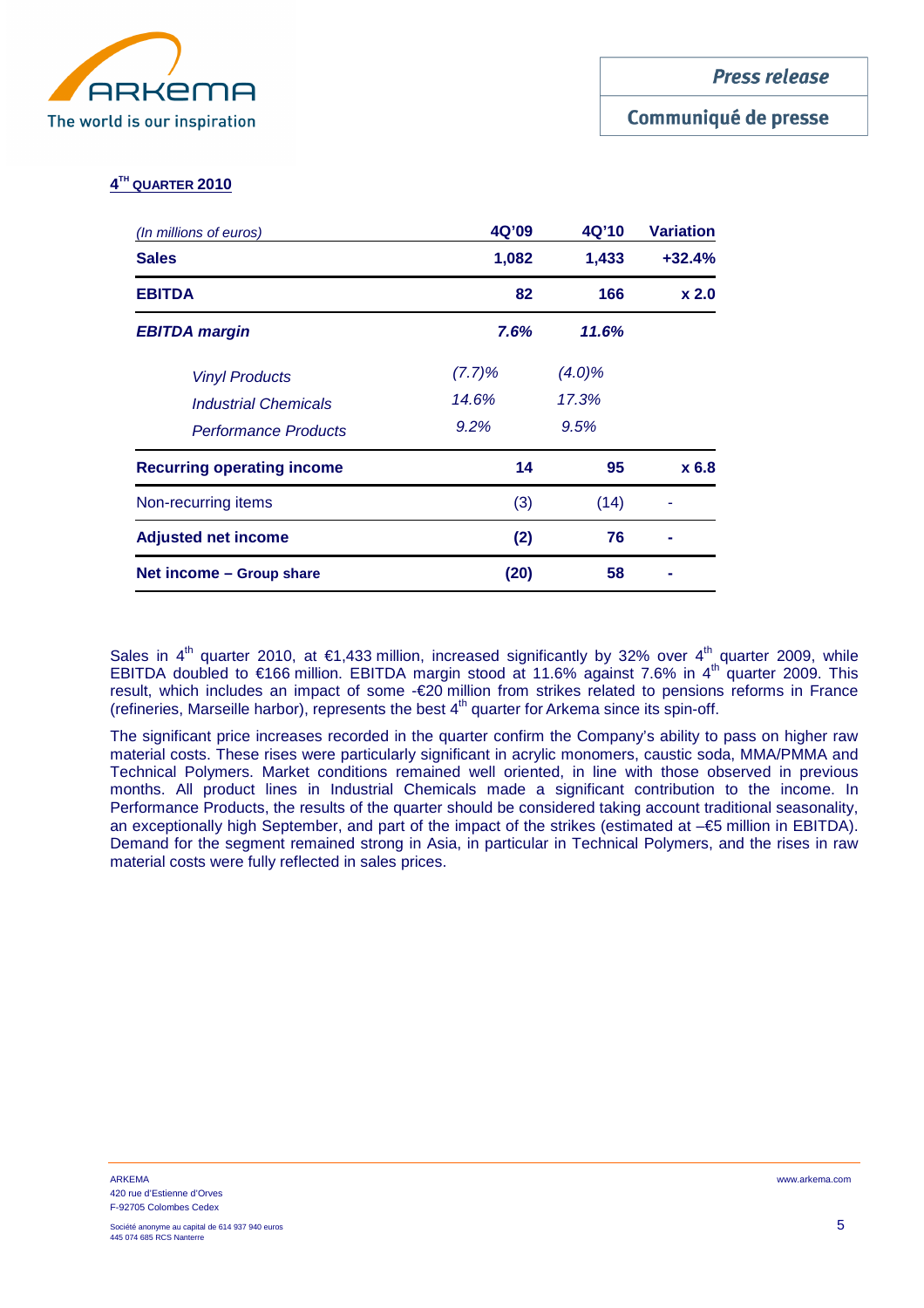

Communiqué de presse

## **OUTLOOK**

In November 2010, Arkema announced its intention to speed up its growth, and set ambitious objectives for 2015.

At the beginning of the year, market conditions for Arkema are globally favorable, in line with 2010. In this context, marked also by a return to more traditional seasonality. EBITDA for 1<sup>st</sup> quarter 2011 should be significantly above EBITDA for 1<sup>st</sup> quarter 2010 confirming the Group's ability to pass raw material cost increases. Naturally, the Group will remain attentive to the changes in the macro environment.

Beyond, Arkema is confident in its prospects for 2011. Throughout the year, the Group will benefit fully from the work achieved in 2010 and in particular from the full year contribution from the new HFC-125 fluorogas plant in China, from the acrylic assets acquired in North America, and from the very strong growth expected in new energies and bioplastics. The Group will intensify its recurring capital expenditure program, which should stand at around €360 million. Two new plants will be brought on stream in China, the first in March for fluoropolymers (Kynar® PVDF), and the second in mid-year for specialty acrylic polymers. Photocure and coatings resins activities from Total, which should be integrated mid-2011<sup>2</sup>, will make their own contribution to the year's performance. In the Vinyl Products segment, higher energy costs and slowly improving market conditions should balance each other out. Finally, Arkema will maintain a strong focus on fixed costs and cash generation.

Arkema is fully on track to achieve its 2015 targets of sales of around €7.5 billion and EBITDA above  $€1$  billion<sup>3</sup>.

The 2010 results and outlook are detailed in the « 2010 Full Year Results » presentation available on the website www.finance.arkema.com.

The accounts have been audited, and an unqualified certification report is being issued by the Company's auditors.

#### **FINANCIAL CALENDAR**

| May 5 <sup>th</sup> 2011    | 1 <sup>st</sup> quarter 2011 results       |
|-----------------------------|--------------------------------------------|
| May 24 <sup>th</sup> 2011   | <b>Shareholders Annual General Meeting</b> |
| August 2 <sup>nd</sup> 2011 | $2nd$ quarter 2011 results                 |

A global chemical company and France's leading chemicals producer, Arkema is building the future of the chemical industry every day. Deploying a responsible, innovation-based approach, we produce state-of-the-art specialty chemicals that provide customers with practical solutions to such challenges as climate change, access to drinking water, the future of energy, fossil fuel preservation and the need for lighter materials. With operations in more than 40 countries, 14,000 employees and 8 research centers, Arkema generates annual revenue of around €5.9 billion and holds leadership positions in all its markets with a portfolio of internationally recognized brands. The world is our inspiration.

#### **INVESTOR RELATIONS:**

| <b>Sophie Fouillat</b>  | Tel.: +33 1 49 00 86 37 | E-mail: sophie.fouillat@arkema.com  |
|-------------------------|-------------------------|-------------------------------------|
| Jérôme Raphanaud        | Tel.: +33 1 49 00 72 07 | E-mail: jerome.raphanaud@arkema.com |
|                         |                         |                                     |
| <b>PRESS RELATIONS:</b> |                         |                                     |
| <b>Gilles Galinier</b>  | Tel.: +33 1 49 00 70 07 | E-mail: gilles.galinier@arkema.com  |
| <b>Sybille Chaix</b>    | Tel.: +33 1 49 00 70 30 | E-mail: sybille.chaix@arkema.com    |
|                         |                         |                                     |

2 Project subject to the approval of the relevant antitrust authorities and the information/consultation of trade unions. <sup>3</sup> In mid-cycle conditions and a normalized environment.

ARKEMA www.arkema.com 420 rue d'Estienne d'Orves F-92705 Colombes Cedex

 $\overline{a}$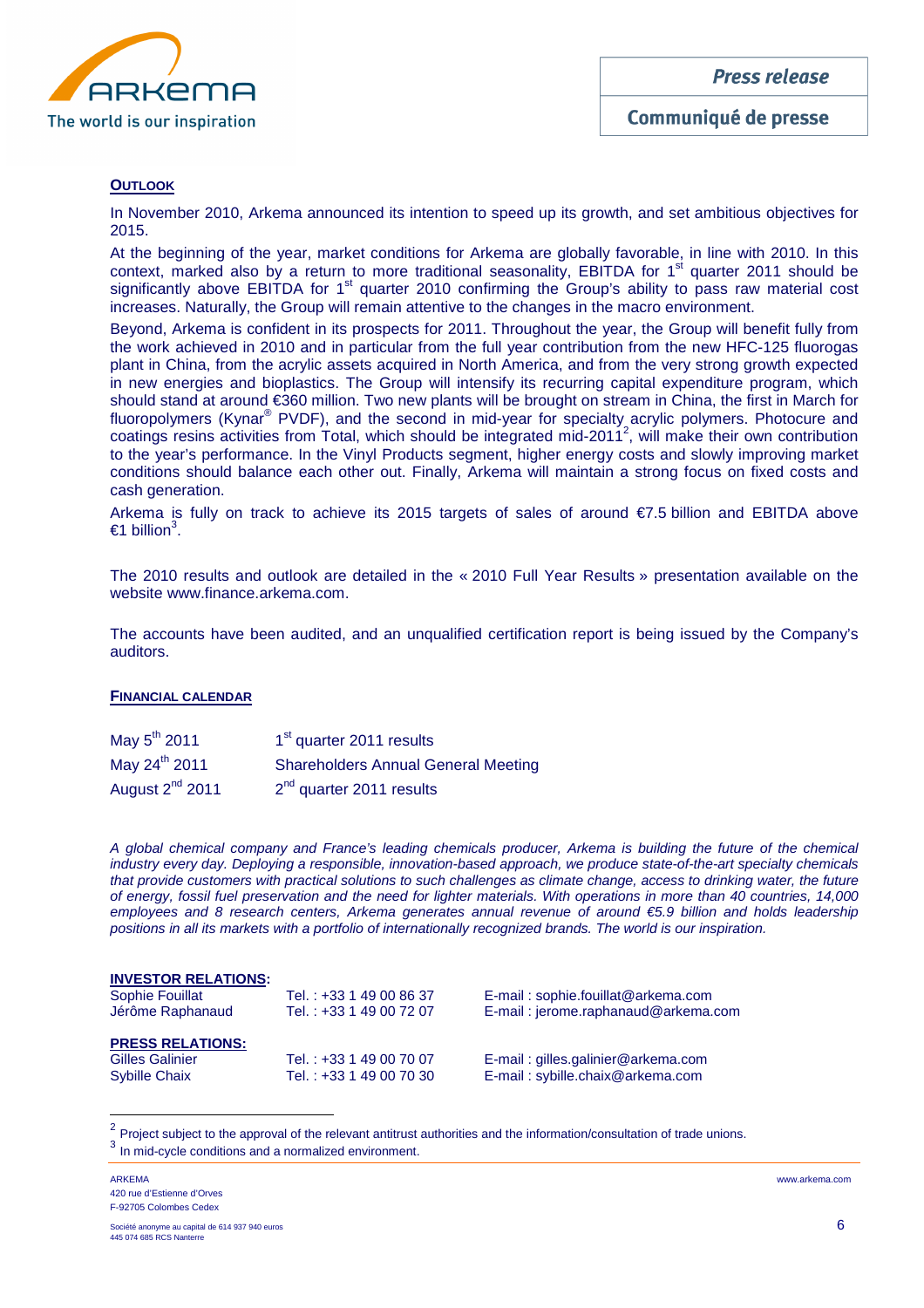

Communiqué de presse

# **Disclaimer**

The information disclosed in this press release may contain forward-looking statements with respect to the financial conditions, results of operations, business and strategy of Arkema. Such statements are based on management's current views and assumptions that could ultimately prove inaccurate and are subject to risk factors such as, among others, changes in raw material prices, currency fluctuations, implementation pace of cost-reduction projects and changes in general economic and business conditions. Arkema does not assume any liability to update such forward-looking statements whether as a result of any new information or any unexpected event or otherwise. Further information on factors which could affect Arkema's financial results is provided in the documents filed with the French Autorité des marchés financiers.

Balance sheet, income statement, cash flow statement, statement of changes in shareholders' equity and information by business segment included in this press release are extracted from the consolidated financial statements at December 31<sup>st</sup> 2010 agreed by the Board of Directors of Arkema S.A. on March 1<sup>st</sup> 2011. The consolidated financial statements at December  $31^{st}$  2010 were prepared in accordance with international accounting standards as published by IASB (International Accounting Standards Board) at December 31st 2010 and also as endorsed by the European Union at December  $31<sup>st</sup>$  2010.

Financial information related to 2009 and 2010 is extracted from the consolidated financial statements of Arkema reprocessed, where necessary, to include the impact of discontinued activities. Quarterly financial information is not audited. Business segment information is presented in accordance with Arkema's internal reporting system used by the management.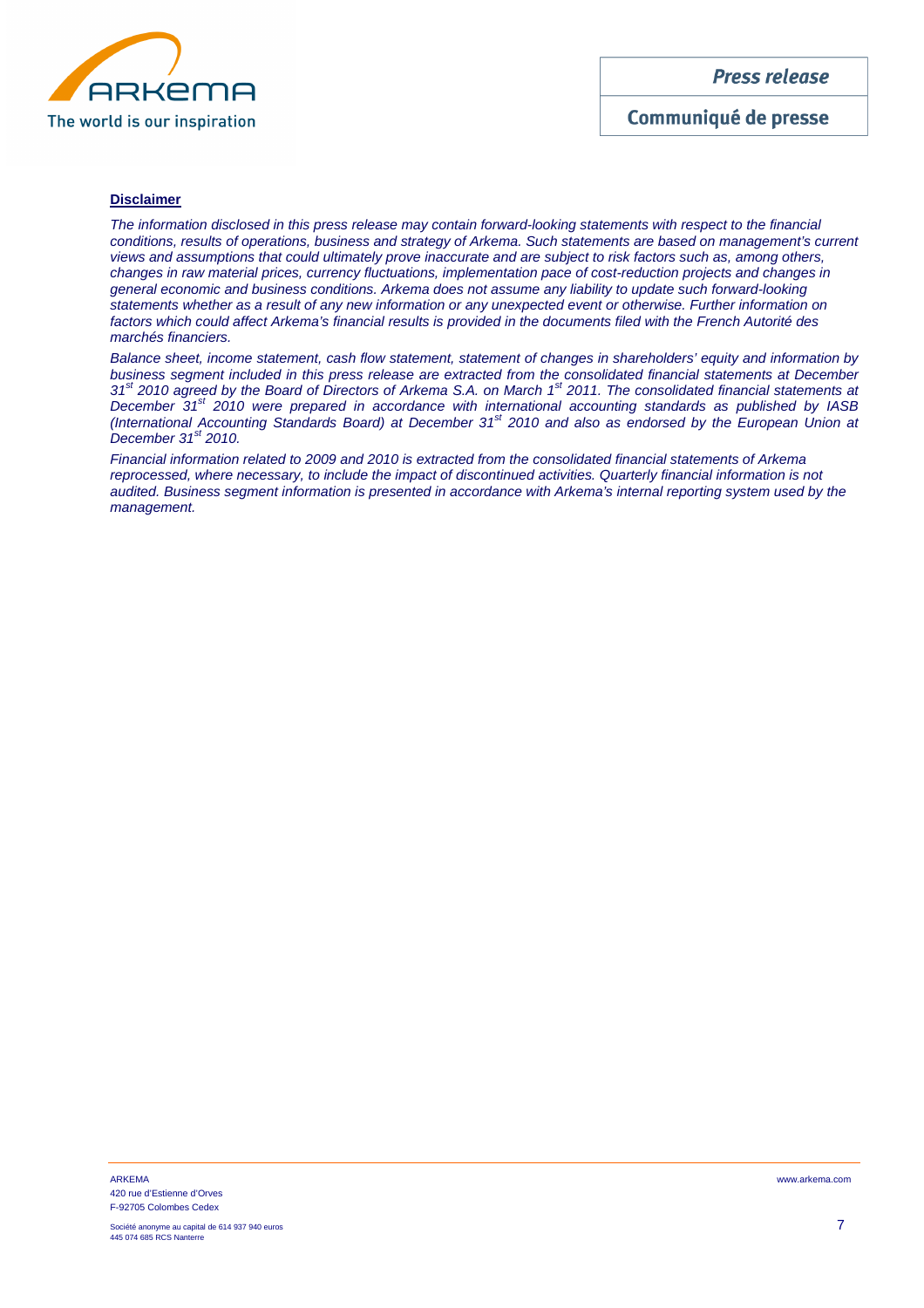

# **ARKEMA Financial Statements**

**Consolidated financial statements - At the end of December 2010**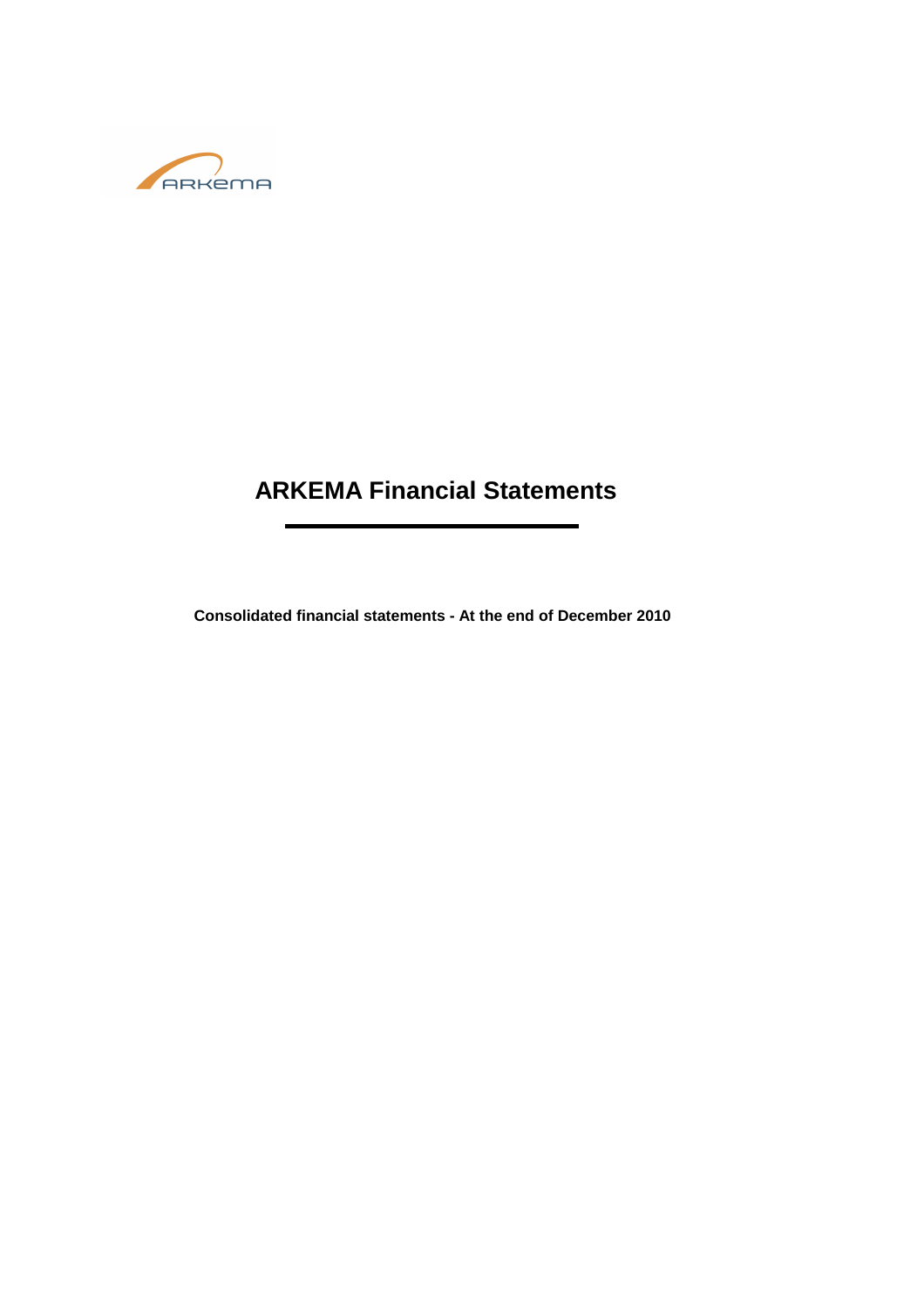## **CONSOLIDATED INCOME STATEMENT**

|                                                         | 4th Quarter 2010 | End of December 2010 | 4th Quarter 2009 | End of December 2009 |
|---------------------------------------------------------|------------------|----------------------|------------------|----------------------|
| (In millions of euros)                                  | (audited)        | (audited)            | (audited)        | (audited)            |
|                                                         |                  |                      |                  |                      |
| <b>Sales</b>                                            | 1433             | 5905                 | 1 0 8 2          | 4 4 4 4              |
| Operating expenses                                      | (1205)           | (4876)               | (947)            | (3911)               |
| Research and development expenses                       | (34)             | (139)                | (34)             | (136)                |
| Selling and administrative expenses                     | (99)             | (387)                | (87)             | (357)                |
| Recurring operating income                              | 95               | 503                  | 14               | 40                   |
| Other income and expenses                               | (14)             | (17)                 | (3)              | (109)                |
| <b>Operating income</b>                                 | 81               | 486                  | 11               | (69)                 |
| Equity in income of affiliates                          | $\overline{4}$   | 15                   | 6                | 13                   |
| <b>Financial result</b>                                 | (10)             | (28)                 | (7)              | (28)                 |
| Income taxes                                            | (16)             | (123)                | (30)             | (87)                 |
| Net income of continuing operations                     | 59               | 350                  | (20)             | (171)                |
| Net income of discontinued operations                   |                  |                      |                  |                      |
| <b>Net income</b>                                       | 59               | 350                  | (20)             | (171)                |
| Of which non-controlling interests                      | 1                | 3                    |                  | $\mathbf{1}$         |
| Net income - Group share                                | 58               | 347                  | (20)             | (172)                |
| Earnings per share (amount in euros)                    | 0.95             | 5.69                 | (0, 33)          | (2, 85)              |
| Diluted earnings per share (amount in euros)            | 0.93             | 5.67                 | (0, 34)          | (2, 85)              |
| Depreciation and amortization                           | (71)             | (287)                | (68)             | (270)                |
| <b>EBITDA</b>                                           | 166              | 790                  | 82               | 310                  |
| Adjusted net income                                     | 76               | 362                  | (2)              | (49)                 |
| Adjusted net income per share (amount in euros)         | 1,24             | 5.93                 | (0,03)           | (0, 81)              |
| Diluted adjusted net income per share (amount in euros) | 1,23             | 5.92                 | (0,03)           | (0, 81)              |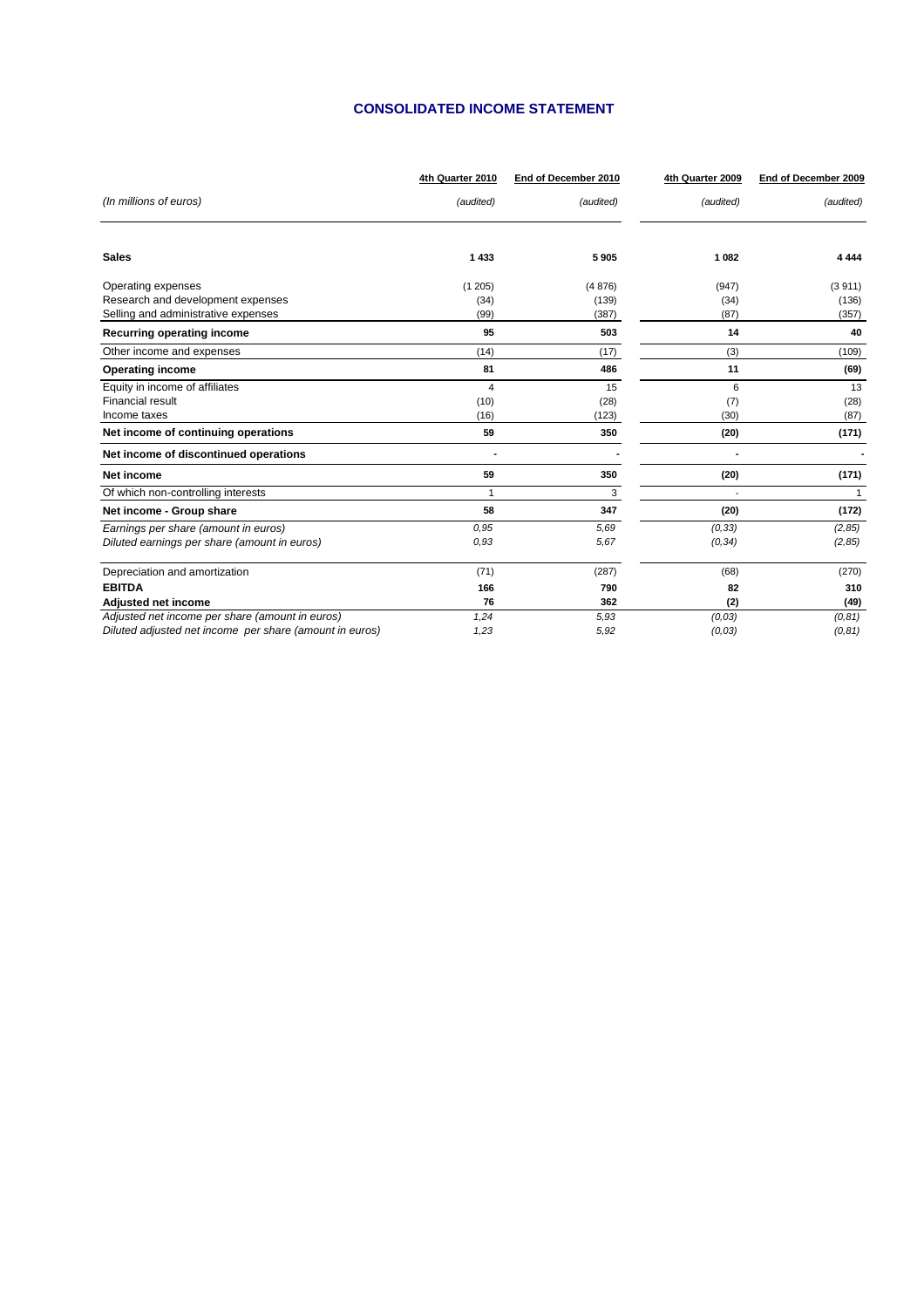# **CONSOLIDATED BALANCE SHEET**

|                                                             | 31 December 2010 | 31 December 2009 |
|-------------------------------------------------------------|------------------|------------------|
|                                                             | (audited)        | (audited)        |
| (In millions of euros)                                      |                  |                  |
| <b>ASSETS</b>                                               |                  |                  |
| Intangible assets, net                                      | 494              | 481              |
| Property, plant and equipment, net                          | 1703             | 1 608            |
| Equity affiliates : investments and loans                   | 55               | 59               |
| Other investments                                           | 38               | 21               |
| Deferred tax assets                                         | 29               | 21               |
| Other non-current assets                                    | 89               | 88               |
| <b>TOTAL NON-CURRENT ASSETS</b>                             | 2 4 0 8          | 2 2 7 8          |
| Inventories                                                 | 864              | 737              |
| Accounts receivable                                         | 875              | 710              |
| Other receivables and prepaid expenses                      | 120              | 118              |
| Income taxes recoverable                                    | 20               | 9                |
| Other current financial assets                              | 4                | $\overline{4}$   |
| Cash and cash equivalents                                   | 527              | 89               |
| Total assets of discontinued operations                     |                  |                  |
| <b>TOTAL CURRENT ASSETS</b>                                 | 2 4 1 0          | 1667             |
|                                                             |                  |                  |
| <b>TOTAL ASSETS</b>                                         | 4818             | 3 9 4 5          |
| <b>LIABILITIES AND SHAREHOLDERS' EQUITY</b>                 |                  |                  |
| Share capital                                               | 615              | 605              |
| Paid-in surplus and retained earnings                       | 1 5 6 7          | 1 2 6 4          |
| Treasury shares                                             | (6)              |                  |
| Translation adjustments                                     | 43               | (78)             |
| <b>SHAREHOLDERS' EQUITY - GROUP SHARE</b>                   | 2 2 1 9          | 1791             |
| Non-controlling interests                                   | 21               | 22               |
| TOTAL SHAREHOLDERS' EQUITY                                  | 2 2 4 0          | 1813             |
| Deferred tax liabilities                                    | 52               | 53               |
| Provisions and other non-current liabilities                | 807              | 791              |
| Non-current debt                                            | 587              | 85               |
| <b>TOTAL NON-CURRENT LIABILITIES</b>                        | 1 4 4 6          | 929              |
|                                                             |                  |                  |
| Accounts payable<br>Other creditors and accrued liabilities | 779<br>279       | 603<br>233       |
| Income taxes payable                                        | 37               | 20               |
| Other current financial liabilities                         | 3                | 2                |
| Current debt                                                | 34               | 345              |
| Total liabilities of discontinued operations                |                  |                  |
| <b>TOTAL CURRENT LIABILITIES</b>                            | 1 1 3 2          | 1 203            |
|                                                             |                  |                  |
| TOTAL LIABILITIES AND SHAREHOLDERS' EQUITY                  | 4818             | 3 9 4 5          |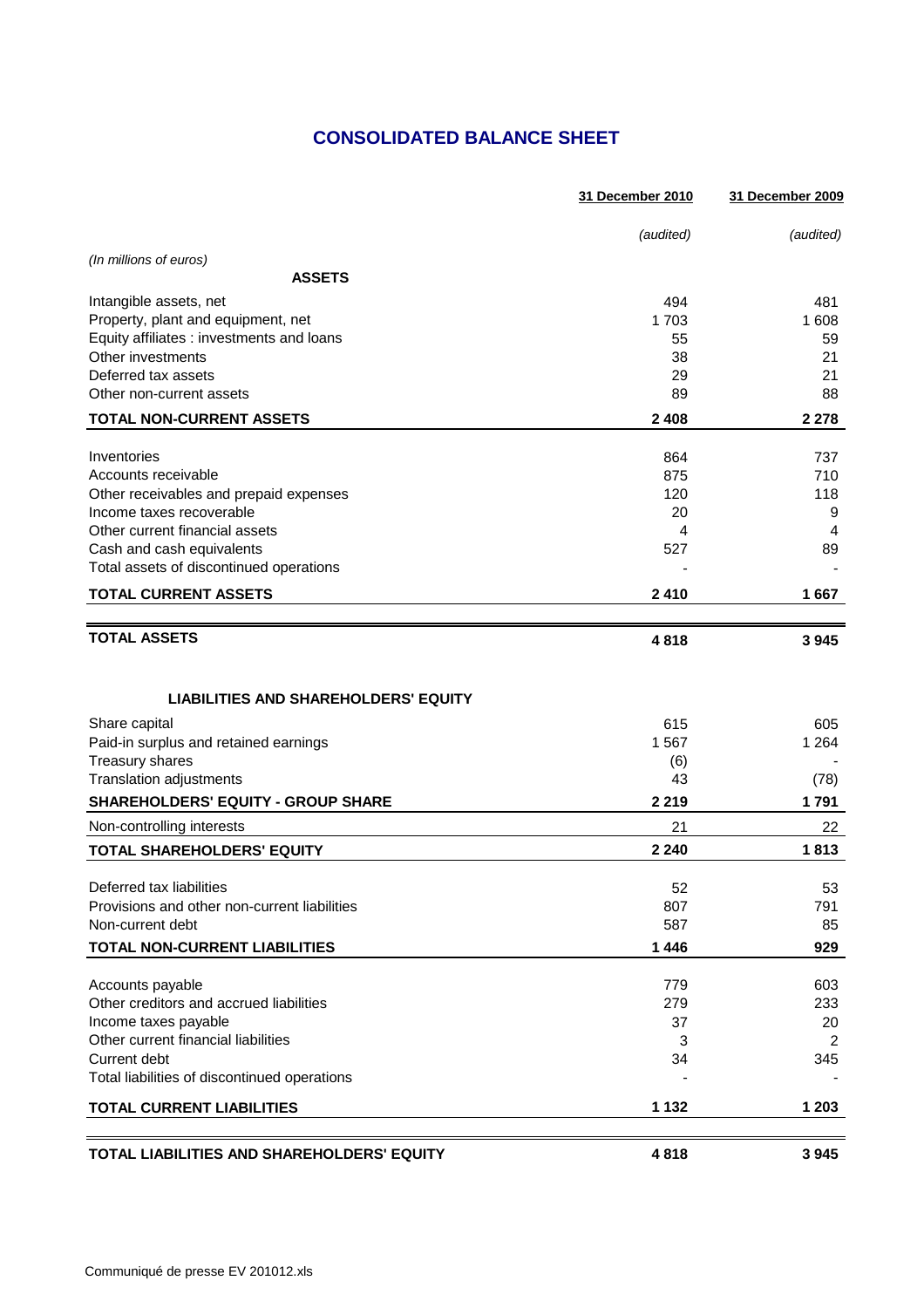# **CONSOLIDATED CASH FLOW STATEMENT**

|                                                                 | End of December 2010 | End of December 2009 |
|-----------------------------------------------------------------|----------------------|----------------------|
| (In millions of euros)                                          | (audited)            | (audited)            |
| Cash flow - operating activities                                |                      |                      |
| Net income                                                      | 350                  | (171)                |
| Depreciation, amortization and impairment of assets             | 276                  | 298                  |
| Provisions, valuation allowances and deferred taxes             | (23)                 | (29)                 |
| (Gains)/losses on sales of assets                               | (11)                 | (21)                 |
| Undistributed affiliate equity earnings                         | (7)                  | (8)                  |
| Change in working capital                                       | (78)<br>4            | 384                  |
| Other changes                                                   |                      | (1)                  |
| Cash flow from operating activities                             | 511                  | 452                  |
| <b>Cash flow - investing activities</b>                         |                      |                      |
| Intangible assets and property, plant, and equipment additions  | (315)                | (301)                |
| Change in fixed asset payables                                  | 36                   | (46)                 |
| Acquisitions of subsidiaries, net of cash acquired              | (18)                 | (3)                  |
| Increase in long-term loans                                     | (42)                 | (33)                 |
| <b>Total expenditures</b>                                       | (339)                | (383)                |
| Proceeds from sale of intangible assets and property, plant and |                      |                      |
| equipment                                                       | 17                   | 27                   |
| Change in fixed asset receivables                               | (3)                  | 14                   |
| Proceeds from sale of subsidiaries, net of cash sold            |                      | 3                    |
| Proceeds from sale of unconsolidated investments                | 3                    | 4                    |
| Repayment of long-term loans                                    | 41                   | 85                   |
| <b>Total divestitures</b>                                       | 58                   | 133                  |
| Cash flow from investing activities                             | (281)                | (250)                |
| <b>Cash flow - financing activities</b>                         |                      |                      |
| Issuance (repayment) of shares                                  | 23                   |                      |
| Purchase of treasury shares                                     | (7)                  | (1)                  |
| Dividends paid to parent company shareholders                   | (37)                 | (36)                 |
| Dividends paid to minority shareholders                         | (1)                  | (1)                  |
| Increase/ decrease in long-term debt                            | 500                  | 21                   |
| Increase/ decrease in short-term borrowings and bank overdrafts | (317)                | (154)                |
| Cash flow from financing activities                             | 161                  | (171)                |
| Net increase/(decrease) in cash and cash equivalents            | 391                  | 31                   |
| Effect of exchange rates and changes in scope                   | 47                   | (9)                  |
| Cash and cash equivalents at beginning of period                | 89                   | 67                   |
| Cash and cash equivalents at end of period                      | 527                  | 89                   |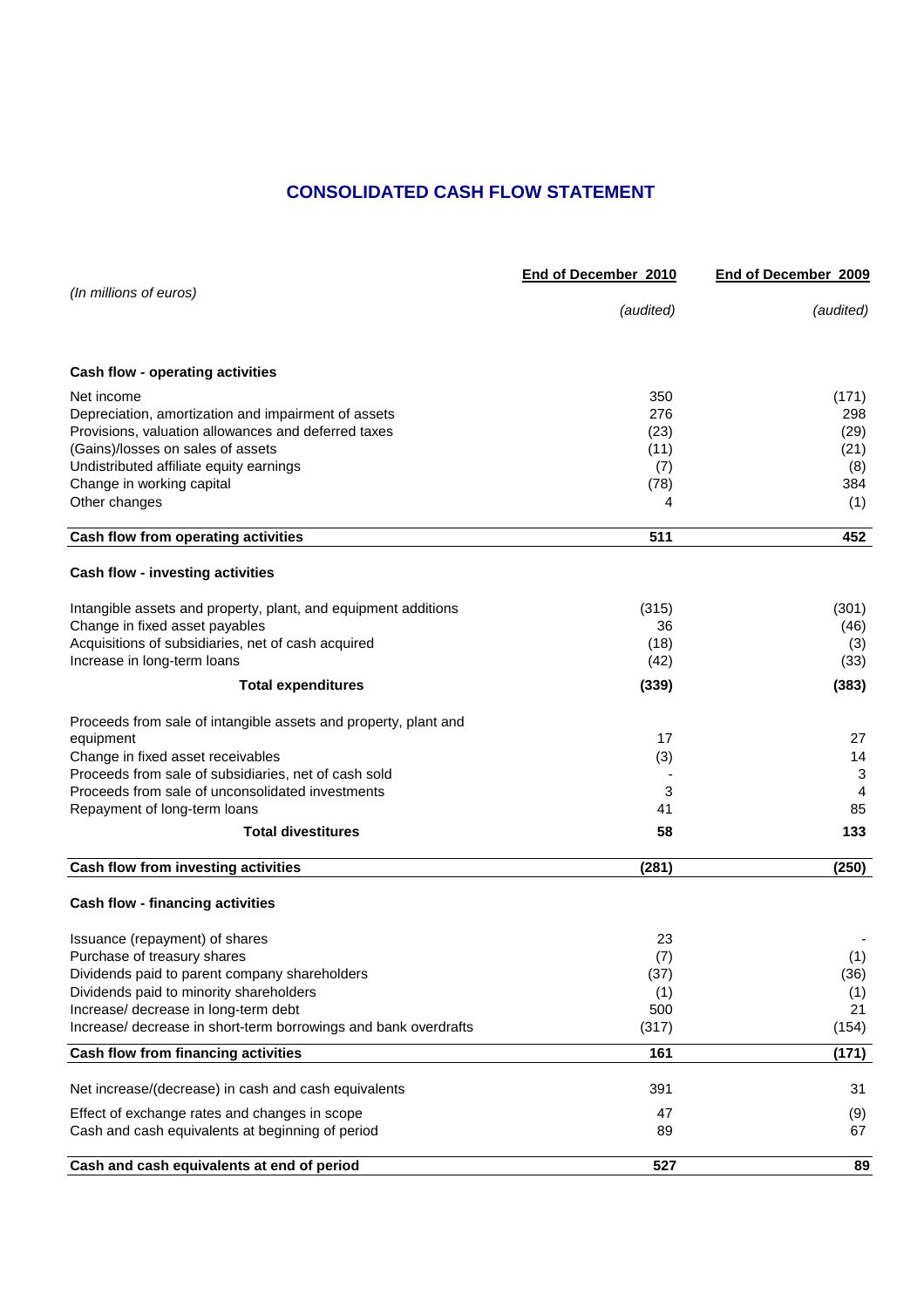# **CONSOLIDATED STATEMENT OF CHANGES IN SHAREHOLDERS' EQUITY**

(audited)

|                                                | <b>Shares issued</b> |        |                    |                      | <b>Treasury shares</b>            |               |        |                                          |                                  |                         |
|------------------------------------------------|----------------------|--------|--------------------|----------------------|-----------------------------------|---------------|--------|------------------------------------------|----------------------------------|-------------------------|
| (In millions of euros)                         | <b>Number</b>        | Amount | Paid-in<br>surplus | Retained<br>earnings | <b>Translation</b><br>adjustments | <b>Number</b> | Amount | Shareholders'<br>equity - Group<br>share | Non-<br>controlling<br>interests | Shareholders'<br>equity |
| At 1 January 2010                              | 60 454 973           | 605    | 999                | 265                  | (78)                              | (407)         |        | 1791                                     | 22                               | 1813                    |
| Cash dividend                                  |                      |        |                    | (37)                 |                                   |               |        | (37)                                     | (1)                              | (38)                    |
| Issuance of share capital                      | 1 038 821            | 10     | 12                 |                      |                                   |               |        | 22                                       |                                  | 22                      |
| Purchase of treasury shares                    |                      |        |                    |                      |                                   | (178000)      | (7)    | (7)                                      |                                  | (7)                     |
| Cancellation of purchased treasury shares      |                      |        |                    |                      |                                   |               |        |                                          |                                  |                         |
| Grants of treasury shares to employees         |                      |        |                    | (1)                  |                                   | 42 127        |        |                                          |                                  |                         |
| Sale of treasury shares                        |                      |        |                    |                      |                                   |               |        |                                          |                                  |                         |
| Share-based payments                           |                      |        |                    |                      |                                   |               |        | 4                                        |                                  |                         |
| Other                                          |                      |        |                    | (6)                  |                                   |               |        | (6)                                      | (5)                              | (11)                    |
| <b>Transactions with shareholders</b>          | 1038821              | 10     | 12                 | (40)                 |                                   | (135 873)     | (6)    | (24)                                     | (6)                              | (30)                    |
| Net income                                     |                      |        |                    | 347                  |                                   |               |        | 347                                      | 3                                | 350                     |
| Income and expense recognized directly through |                      |        |                    |                      | 121                               |               |        | 105                                      |                                  | 107                     |
| equity                                         |                      |        |                    | (16)                 |                                   |               |        |                                          | 2                                |                         |
| Total recognized income and expense            |                      |        |                    | 331                  | 121                               |               |        | 452                                      | 5                                | 457                     |
| At 31 December 2010                            | 61 493 794           | 615    | 1011               | 556                  | 43                                | (136 280)     | (6)    | 2 2 1 9                                  | 21                               | 2 2 4 0                 |

# **STATEMENT OF RECOGNIZED INCOME AND EXPENSE**

(audited)

#### **At 31 December 2010**

| In millions of euros                                           | Group share    | Non-<br>controlling<br>interests | Total          |
|----------------------------------------------------------------|----------------|----------------------------------|----------------|
| Net income                                                     | 347            | 3                                | 350            |
| Hedging adjustments                                            | 3              |                                  | 3              |
| Actuarial gains and losses                                     | (20)           |                                  | (20)           |
| Change in translation adjustments                              | 121            | $\overline{2}$                   | 123            |
| Other                                                          | (1)            |                                  | (1)            |
| Tax impact                                                     | $\overline{2}$ |                                  | $\overline{2}$ |
| Total income and expense recognized directly<br>through equity | 105            | $\overline{c}$                   | 107            |
| Total recognized income and expense                            | 452            | 5                                | 457            |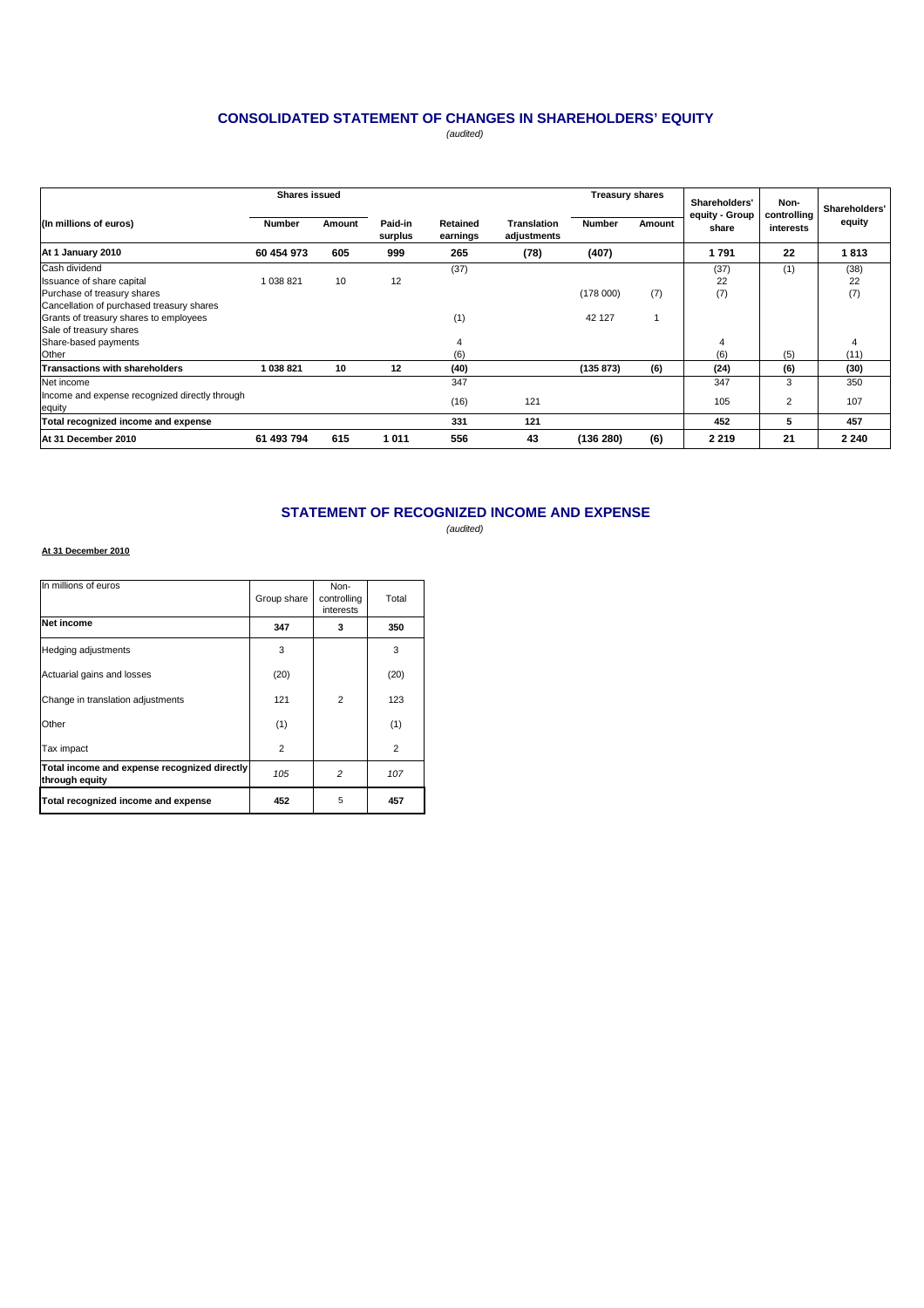# **INFORMATION BY BUSINESS SEGMENT**

|                                                     | 4th Quarter 2010         |                                       |                                       |           |             |  |  |  |
|-----------------------------------------------------|--------------------------|---------------------------------------|---------------------------------------|-----------|-------------|--|--|--|
| (In millions of euros)                              | Vinyl<br><b>Products</b> | <b>Industrial</b><br><b>Chemicals</b> | <b>Performance</b><br><b>Products</b> | Corporate | Group total |  |  |  |
| Non-Group sales                                     | 253                      | 786                                   | 390                                   | 4         | 1433        |  |  |  |
| Inter segment sales                                 | 18                       | 32                                    | 4                                     |           |             |  |  |  |
| <b>Total sales</b>                                  | 271                      | 818                                   | 394                                   | 4         |             |  |  |  |
| Recurring operating income                          | (24)                     | 99                                    | 15                                    | 5         | 95          |  |  |  |
| Other income and expenses                           | (28)                     | 6                                     | 19                                    | (11)      | (14)        |  |  |  |
| <b>Operating income</b>                             | (52)                     | 105                                   | 34                                    | (6)       | 81          |  |  |  |
| Equity in income of affiliates                      | 4                        |                                       | $\blacksquare$                        |           | 4           |  |  |  |
| Details of certain significant non-cash expenses    |                          |                                       |                                       |           |             |  |  |  |
| by segment :                                        |                          |                                       |                                       |           |             |  |  |  |
| Depreciation and amortization                       | (14)                     | (37)                                  | (22)                                  | 2         | (71)        |  |  |  |
| Asset impairment charges                            | (4)                      | 14                                    | 4                                     | (1)       | 13          |  |  |  |
| Provisions                                          | (22)                     | (15)                                  | 13                                    | (2)       | (26)        |  |  |  |
| <b>EBITDA</b>                                       | (10)                     | 136                                   | 37                                    | 3         | 166         |  |  |  |
| Intangible assets and property, plant and equipment |                          |                                       |                                       |           |             |  |  |  |
| additions                                           | 30                       | 59                                    | 40                                    |           | 130         |  |  |  |
| Of which additions of an exceptional nature         |                          | 7                                     |                                       |           | 8           |  |  |  |

|                                                     | 4th Quarter 2009         |                                       |                                       |           |             |  |  |
|-----------------------------------------------------|--------------------------|---------------------------------------|---------------------------------------|-----------|-------------|--|--|
| (In millions of euros)                              | Vinyl<br><b>Products</b> | <b>Industrial</b><br><b>Chemicals</b> | <b>Performance</b><br><b>Products</b> | Corporate | Group total |  |  |
| Non-Group sales                                     | 234                      | 529                                   | 316                                   | 3         | 1 0 8 2     |  |  |
| Inter segment sales                                 | 9                        | 23                                    | 3                                     |           |             |  |  |
| <b>Total sales</b>                                  | 243                      | 552                                   | 319                                   | 3         |             |  |  |
| <b>Recurring operating income</b>                   | (30)                     | 44                                    | 6                                     | (6)       | 14          |  |  |
| Other income and expenses                           | (8)                      | (4)                                   | 7                                     | 2         | (3)         |  |  |
| <b>Operating income</b>                             | (38)                     | 40                                    | 13                                    | (4)       | 11          |  |  |
| Equity in income of affiliates                      | 5                        |                                       | 1                                     |           | 6           |  |  |
| Details of certain significant non-cash expenses    |                          |                                       |                                       |           |             |  |  |
| by segment :                                        |                          |                                       |                                       |           |             |  |  |
| Depreciation and amortization                       | (12)                     | (33)                                  | (23)                                  |           | (68)        |  |  |
| Asset impairment charges                            |                          | (1)                                   |                                       |           | (1)         |  |  |
| Provisions                                          |                          | 6                                     | 8                                     | 44        | 59          |  |  |
| <b>EBITDA</b>                                       | (18)                     | 77                                    | 29                                    | (6)       | 82          |  |  |
| Intangible assets and property, plant and equipment |                          |                                       |                                       |           |             |  |  |
| additions                                           | 16                       | 41                                    | 29                                    |           | 87          |  |  |
| Of which additions of an exceptional nature         |                          |                                       |                                       |           | 2           |  |  |